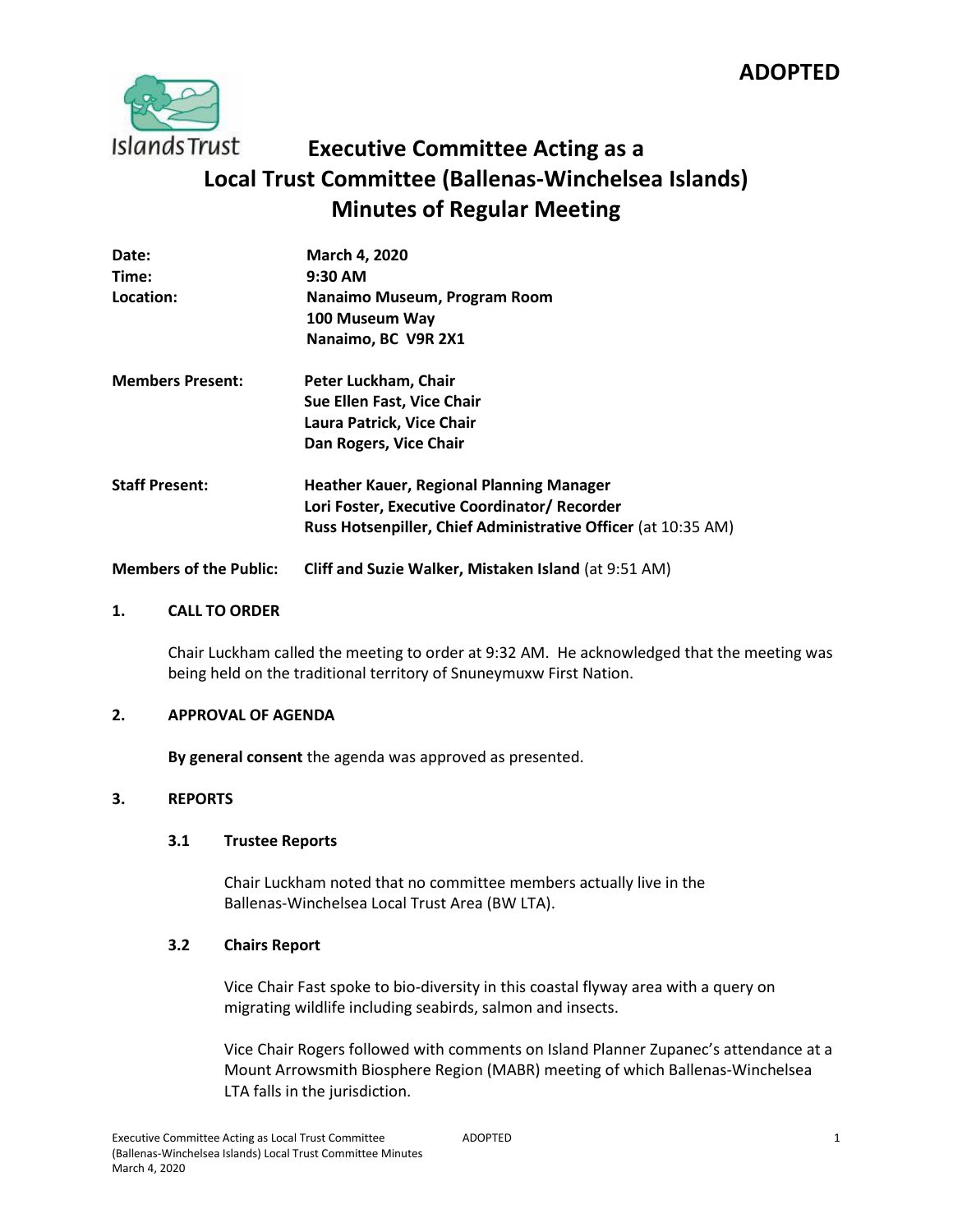# **3.3 Regional District of Nanaimo Electoral Area E Director Update**

None.

# **3.4 Snaw-naw-as (Nanoose) First Nation Representative Report (verbal report)**

Chair Luckham noted a recent meeting with the Naut'sa mawt Tribal Council, which Snaw-naw-as First Nation is a member nation.

# **4. TOWN HALL**

Town Hall was addressed after item 7.2.

# **5. DELEGATIONS**

None.

# **6. MINUTES**

# **6.1 Local Trust Committee Minutes**

None.

# **6.2 Section 26 Resolutions-Without-Meeting Report February 19, 2020**

Received for information.

# **7. BUSINESS ARISING FROM MINUTES**

# **7.1 Follow-up Action List dated February 26, 2020**

Regional Planning Manager (RPM) Kauer reported on boat tour logistics which include potentially accommodating 20 passengers, accessibility, and a quoted cost of \$6000.00 for one vessel. The scheduled October 2019 tour did not proceed.

# **7.2 Boat Tour - verbal update**

The following discussion was heard regarding the boat tour:

- Hiring two smaller vessels, and consider accessible washrooms,
- Last visit was to the South Winchelsea Island Nature Reserve,
- There are no marine parks or campgrounds to visit,
- Confirming key participants; Snaw-naw-as First Nation.

At 9:51 AM, Cliff and Suzie Walker joined the meeting. The Walkers are owners of Mistaken Island, the only residents in the Ballenas-Winchelsea (BW) local trust area.

Discussion continued on the boat tour logistics:

Working to a date, keeping it down to two hours,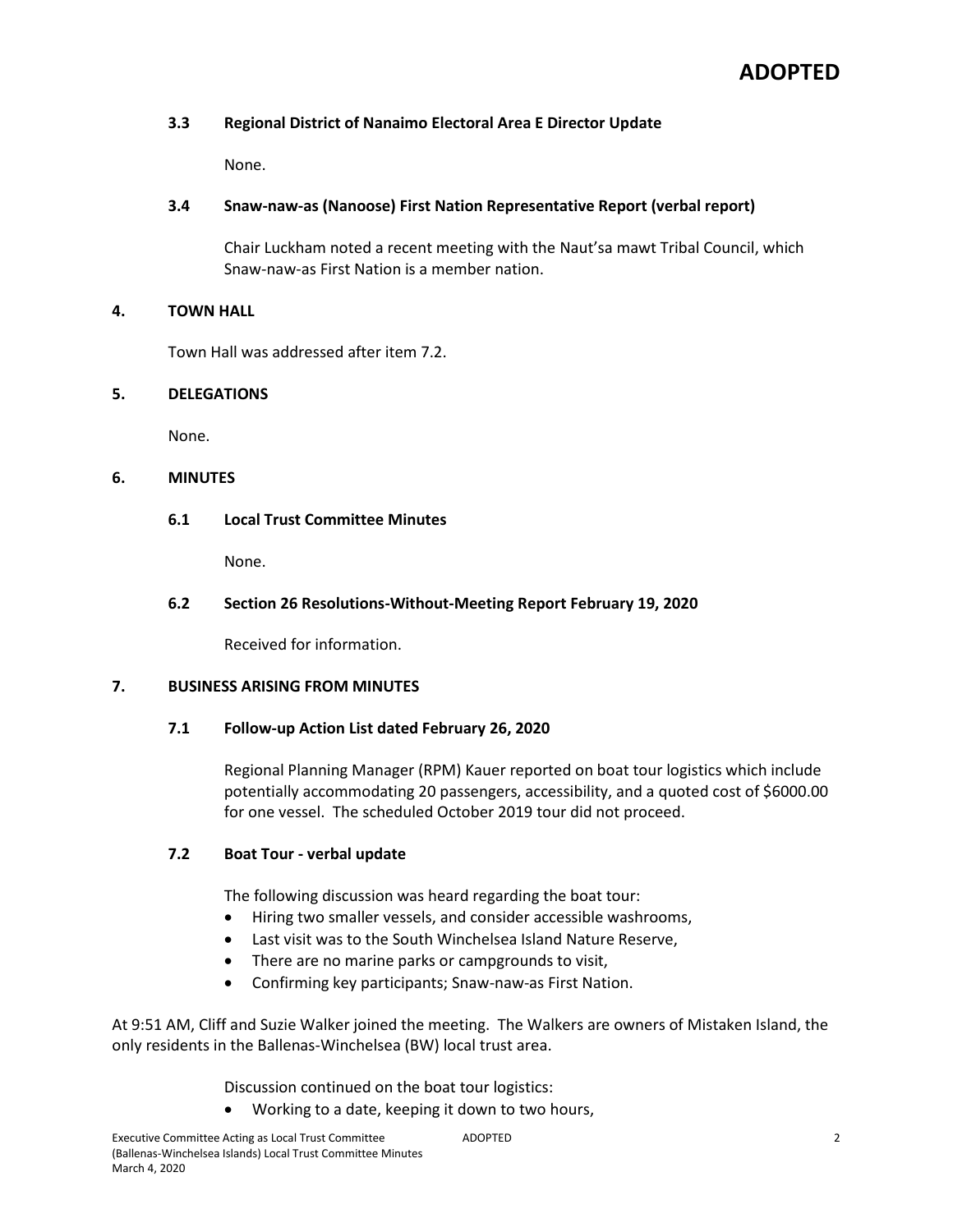- Set clear objectives, relationship building, shared interests,
- West Ballenas Island currently for sale,
- Policy Statement Engagement Project, reconciliation, accountability,
- Invitees include one biosphere member, Snaw-naw-as First Nation, the Walkers.

# **EX-2020-001**

# **It was MOVED and SECONDED,**

that the Executive Committee acting as a Local Trust Committee (Ballenas-Winchelsea Islands) request staff engage Senior Intergovernmental Policy Advisor Wilcox to pursue the invitation to Snaw-naw-as First Nation for a May or June event for the Ballenas-Winchelsea boat tour.

# **CARRIED**

At 10:08 AM, Chair Luckham re-opened item 4. Town Hall, recognizing that the Walkers may wish to address the Executive Committee acting as Local Trust Committee (Ballenas-Winchelsea Islands).

## **4. TOWN HALL**

Cliff and Suzie Walker, resident owners on Mistaken Island, spoke to their consistent attendance at meetings of the local trust area and concern with the Trust's jurisdiction. They offered their lived experience as self-titled caretakers and conservationist of the island.

The Walkers spoke to their low impact and environmentally sensitive lifestyle sharing history of their familial association with the island dating back to 1950 with the purchase of the island by Suzie's grandmother. The Walkers moved to the island in 1998 building primitive utilities for solar and water. There are two small homes on the island and a dock for necessity.

The Walkers provided their anecdotal comment, as stewards of the island, never cutting down a tree, clearing broom invasions and offering their observations on changes to the wildlife, marine and plant species in the area.

Discussion was heard on the changing environment including bird counts being down, loss of bull kelp, increase in California sea lions, overpopulation of small green urchins, which now mat areas, and building a trail system to keep visitors on track.

#### **8. APPLICATIONS AND REFERRALS**

None.

# **9. LOCAL TRUST COMMITTEE PROJECTS**

None.

#### **10. CORRESPONDENCE**

None.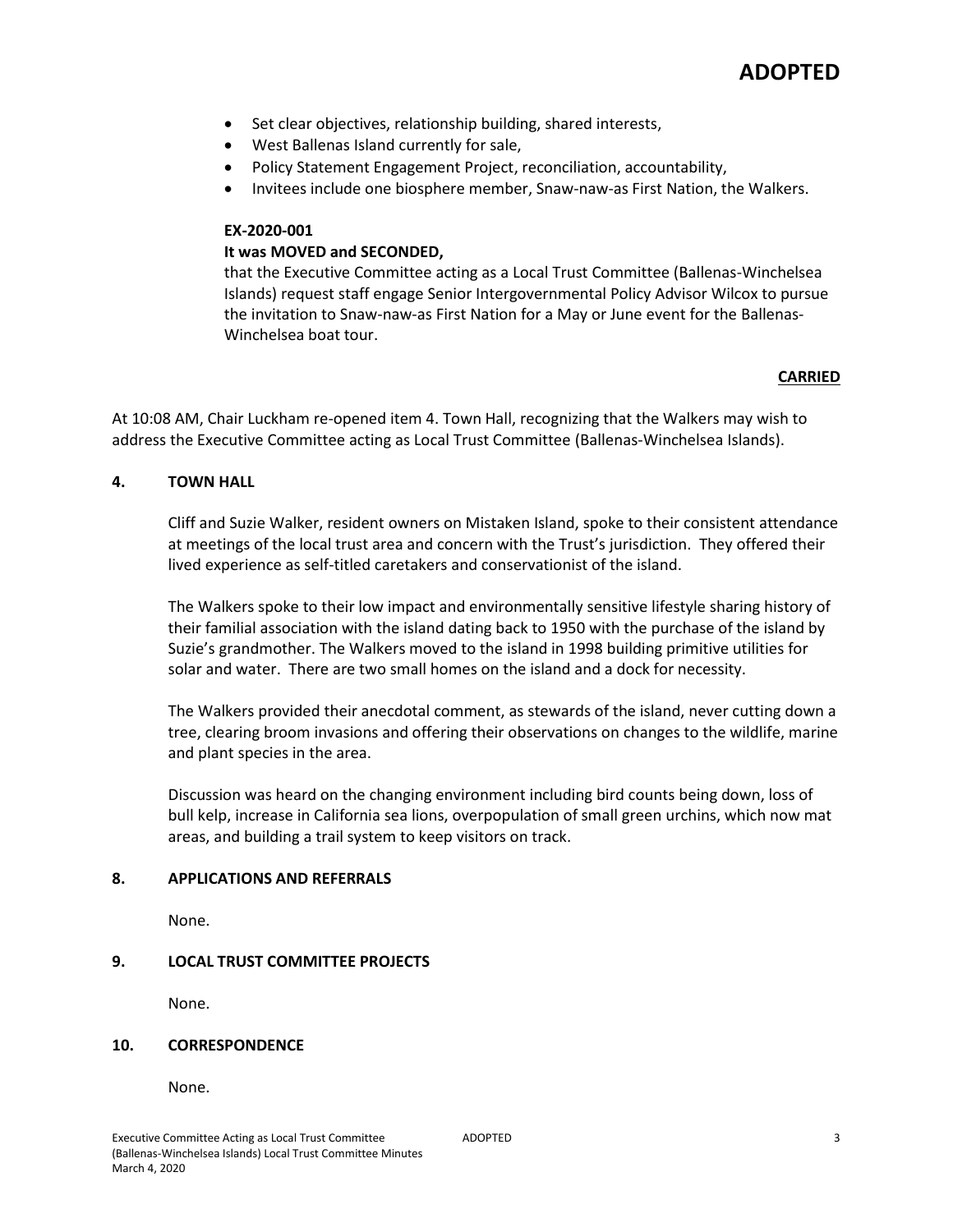### **11. NEW BUSINESS**

### **11.1 Climate Change Adaptation and Mitigation Strategies – Memorandum**

Chair Luckham spoke to the memorandum and attached briefing.

Discussion was heard on raising the conversation concerning climate change adaptation and mitigation regarding associated islands and smaller islands in the trust area.

At 10:35 AM, Chief Administration Officer (CAO) Hotsenpiller joined the meeting.

#### **EX-2020-002**

## **It was MOVED and SECONDED,**

that the Executive Committee acting as a Local Trust Committee (Ballenas-Winchelsea Islands) request staff to add the Ballenas-Winchelsea item on page 22 of the agenda package, "Identify significant un-fragmented forest and non-forest ecosystems and ensure these are noted on mapping for environmental and carbon sequestration value" to the Projects List.

## **CARRIED**

Chair Luckham welcomed public comments which included a suggestion to have a stewardship section in staff reports addressing what people can do to preserve and protect, and hyperlinks to look up cited studies.

# **11.2 Live Streaming of Local Trust Committee Meetings - Request for Decision**

At its June 2019 meeting, Trust Council requested that each local trust committee report back to Trust Council on its interest in livestreaming their LTC meetings.

Discussion was heard on having the Ballenas-Winchelsea (BW) meeting being available to the public, with conference call capabilities, as this had been done before. Livestreaming BW LTC meetings was noted as a low priority.

#### **EX-2020-003**

# **It was MOVED and SECONDED,**

that the Executive Committee acting as a Local Trust Committee (Ballenas-Winchelsea Islands) request staff communicate to Trust Council its lack of interest in filming and streaming its public meetings.

# **CARRIED**

# **11.3 Model Radio Antenna Strategy – Briefing**

Chair Luckham spoke to the Van Hemert & Company consultant's report dated May 3, 2018 contained in the agenda package.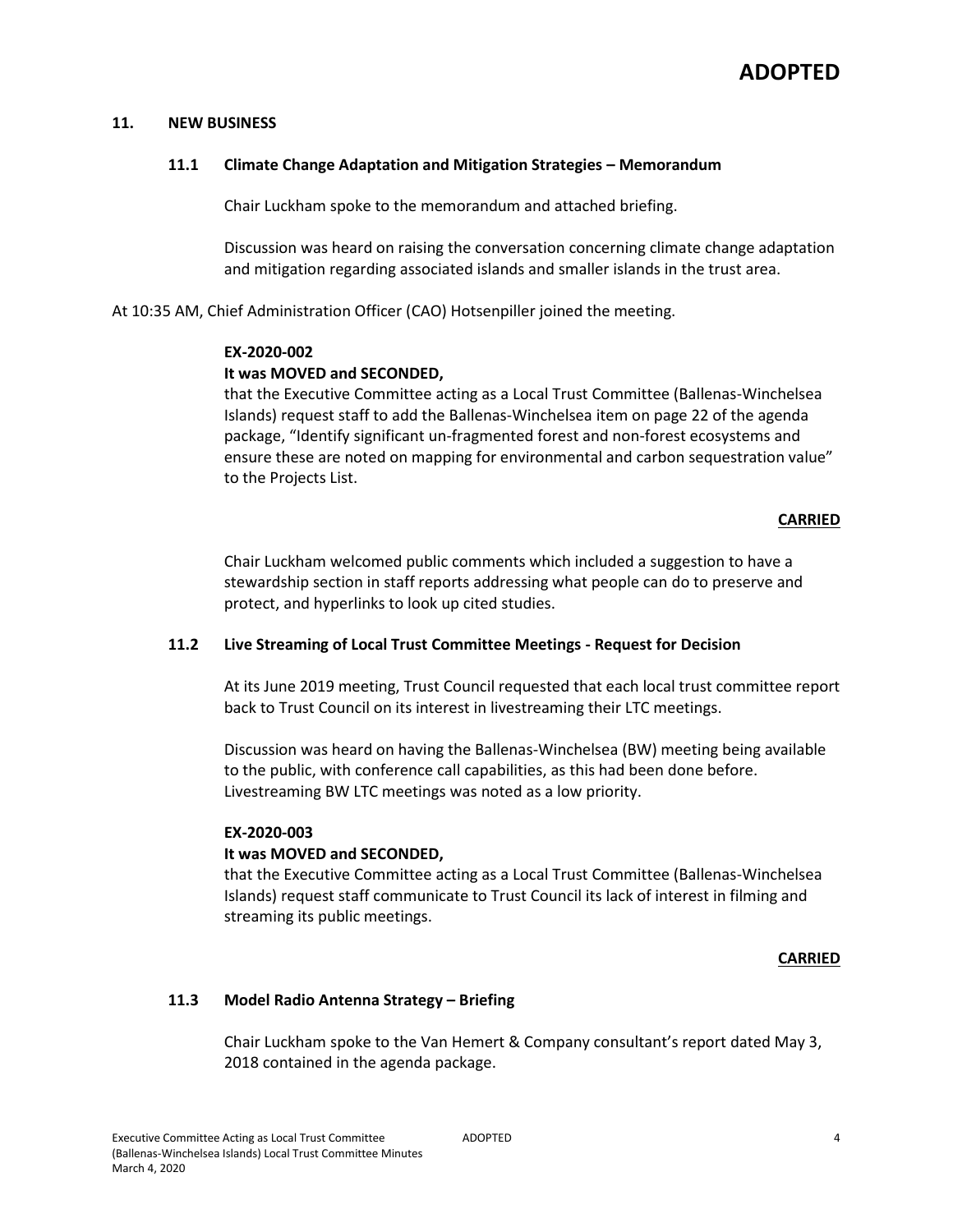Discussion was heard that the model strategy does provide some defence locally instead of just relying on the federal policy. As best practices evolve through other Local Trust Committees, the strategy can be amended.

### **EX-2020-004**

# **It was MOVED and SECONDED,**

that the Executive Committee acting as a Local Trust Committee (Ballenas-Winchelsea Islands) adopt the model strategy for radio antennas as presented in the "Model Strategy for Antenna Systems - Local Planning Committee" report dated May 3, 2018.

## **12. REPORTS**

# **CARRIED**

# **12.1 Trust Conservancy Report - May, October, December, 2019 and February, 2020**

Vice Chair Fast summarized the reports contained in the agenda.

## **12.2 Applications Report**

None.

## **12.3 Trustee and Local Expense Report**

None.

# **12.4 Adopted Policies and Standing Resolutions**

Discussion on the adoption of a Standing Resolution regarding First Nations in the local trust area was heard. At its February 24, 2020 business meeting, Lasqueti Island Local Trust Committee considered a resolution found on page 38 of its February 24th business meeting agenda package.

#### **EX-2020-005**

# **It was MOVED and SECONDED,**

that the Executive Committee acting as a Local Trust Committee (Ballenas-Winchelsea Islands) request staff bring the template for the Lasqueti Island Local Trust Committee standing resolution engagement as shown on page 38 of the February 24, 2020 agenda package to the October 7, 2020 business meeting of the Ballenas-Winchelsea Local Trust Committee, for consideration.

#### **CARRIED**

#### **12.5 Local Trust Committee Webpage**

Updated as needed.

#### **13. WORK PROGRAM**